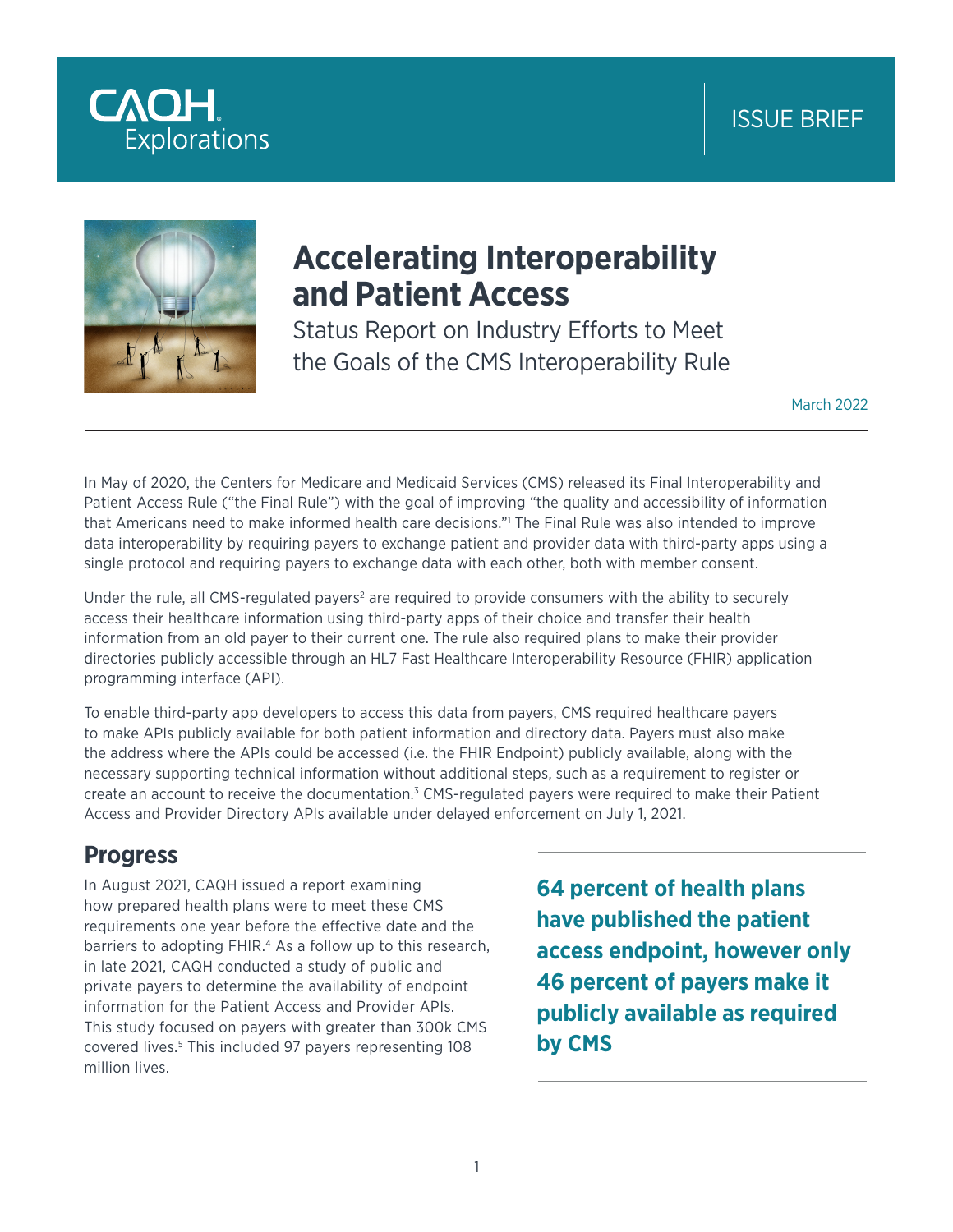The research found that, of all health plans subject to the rule, 64 percent make Patient Access and Provider Directory APIs endpoints available. This represents 75 percent of CMS covered lives. However, only 46 percent of

payers have made these endpoints publicly available as required by the CMS Interoperability Rule. Eighteen percent of payers require registration to access their endpoint information.

For the Provider Directory API, 64 percent of payers make the endpoint available, but only 44 percent of payers make the endpoint available without registration. In addition, of the 64 percent of payers that make an endpoint available, only 27 percent publish provider listings without registration.

Overall, six months after the enforcement date, more than 64 percent of payers have complied with all or part of the Final Rule. While the quality of the data was not studied, a preliminary review of the top 50 payers<sup>6</sup> found that of the 44 that had published endpoints, only 31 had APIs to which app vendors could connect.





Of the Medicaid fee-for-service (FFS) payers examined,

11 percent have a Patient Access or Provider Directory endpoint available. However, no fee-for-service organization made the provider listings available without requiring registration.

In general, private payers have made more progress in complying with the Interoperability Rule than Medicaid FFS programs. According to an October 2020 letter from the National Association of Medicaid Directors to CMS,<sup>7</sup> this may be due in part to challenges state Medicaid programs faced dealing with the pandemic. However, state Medicaid FFS programs have been accelerating efforts, and more member and provider data is becoming available every month, as reported by this initial research.<sup>8</sup>

#### **Barriers**

Based on the research, several factors are hindering full compliance with the final rule. These include:

Security considerations. Some payers are concerned that publishing the Patient Access API endpoint could result in patient data being exposed. This is evidenced by the fact that, although 64 percent of payers have published the necessary endpoint information, only 46 percent have made the data accessible publicly.

Concerns expressed over data security are understandable, however, publishing the endpoint does not, in itself, create a risk that data will be shared. The Patient Access API requires patients to input their personal security credentials and explicitly consent

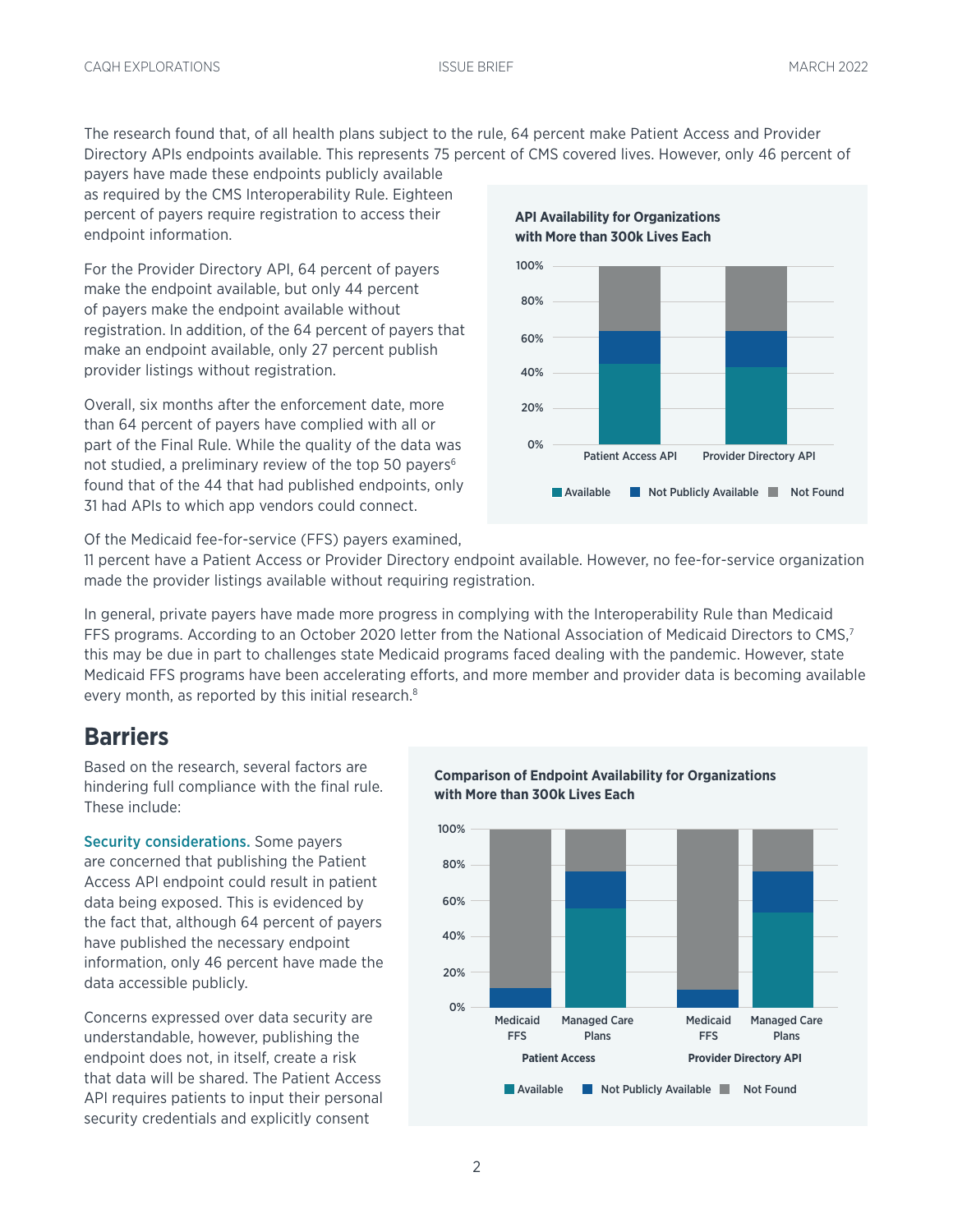to sharing before data can flow to the app. This approach, "Smart on FHIR<sup>9</sup>", is built upon industry standard authentication and authorization security protocols designed to protect patient credentials by ensuring they are never shared with the application.

Single infrastructure for all APIs. For the Provider Directory API, data security should be less of a concern because the API contains only publicly available information. However, many payer developer portals have implemented a single security infrastructure for both the Provider and Patient Access APIs. Because of this, most provider directory APIs also require authentication and authorization. This has resulted in only 27 percent of payers with more than 300K covered lives having publicly available provider listings, as required by the Final Rule. To address this, developer portals should follow security practices and apply the appropriate required security levels to each data type, as outlined by CMS and NIST quidelines.<sup>10,11</sup>

Concerns related to the impact on payer system performance. Some payers have expressed concern that making provider directory data available without requiring any form of security and registration will impact the performance of payer systems. To ensure that only limited data can be retrieved at a time, payers should follow FHIR standards for pagination. Payers could also investigate the use of Bulk on FHIR<sup>12</sup> to alleviate concerns with processing large volumes of data.

## **Conclusion**

After years of discussing how to grant patients access to their healthcare information, progress is being made. Sixty four percent of payers serving more than 300K CMS covered lives have met at least one component of the Final Rule, and this percent continues to grow.

In the coming months, CAQH will be working with payers and other industry groups to help educate stakeholders, identify and exchange best practices and help payers and apps connect and share information to support patients in accessing their own health information.

### **Methodology**

To conduct this study, CAQH sought to identify all known endpoints nationwide for payers representing more than 300K CMS covered lives. In this study, we recorded the following information for each payer:

- If an endpoint was known and published;
- Type of endpoint: Patient Access API or Provider Directory API;
- Endpoint accessibility, i.e., received a 200 Response code;
- If the capability statement URL was listed (either as json, xml or html);
- For Provider APIs if the Provider Directory could be listed by appending "Practitioner" to the Provider Directory API URL.

We characterized the data for the Patient Access and Provider Directory API endpoints as following:

- Not Found: No endpoint was able to be determined for the payer
- Available: The capability statement was accessible without requiring registration
- Not publicly available: The capability statement required registration or authentication to access